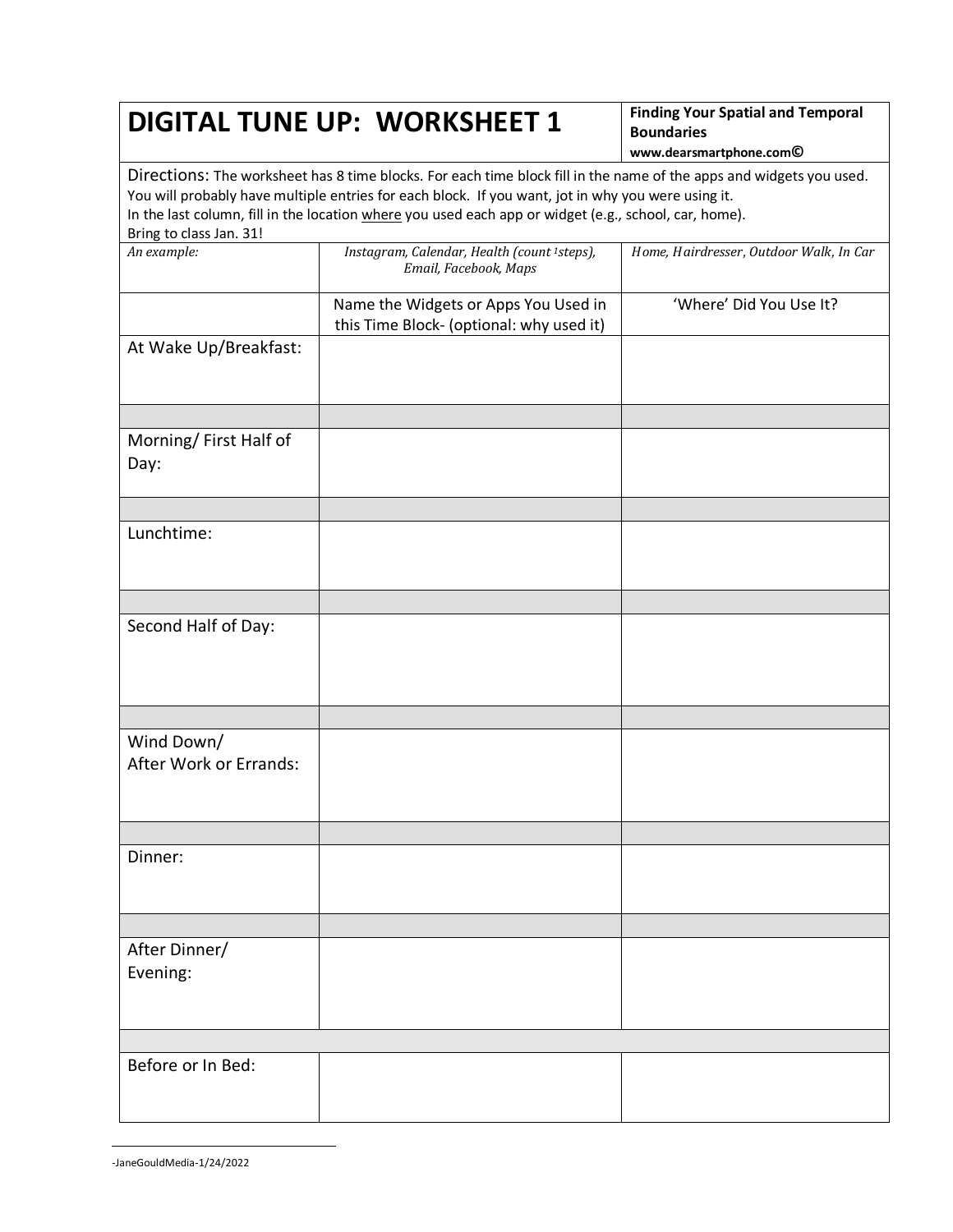## **DIGITAL TUNE UP: WORKSHEET 2 Finding Your Phone's**

**Distractions**

**www.dearsmartphone.com©** Directions: *Count the number of times your phone tries to get your attention today. Put an 'X' whenever there is a vibration, sound, or visual notification. Then tally these at the end of the day. For your convenience, this is an alphabetical list. Just add new sources other ones as they occur.* Bring to class Jan. 31! Total # *e* .*g* . *Ri ngi ng Phone* X X X 3 *e* .*g* . *F a mi l y Me s s a g i n g* X X X X X X X X X X X X X X X X 16 Alarm Clock Breaking News Report Calendar Reminder Charge Phone Delivery App Join "X" on chat New Email New Text Message New Voice Mail Rideshare Vehicle Here **Timer** Two Factor Notification "X" liked your post *Others: (name it, then tally)*

-JaneGouldMedia- Jan. 24, 2022